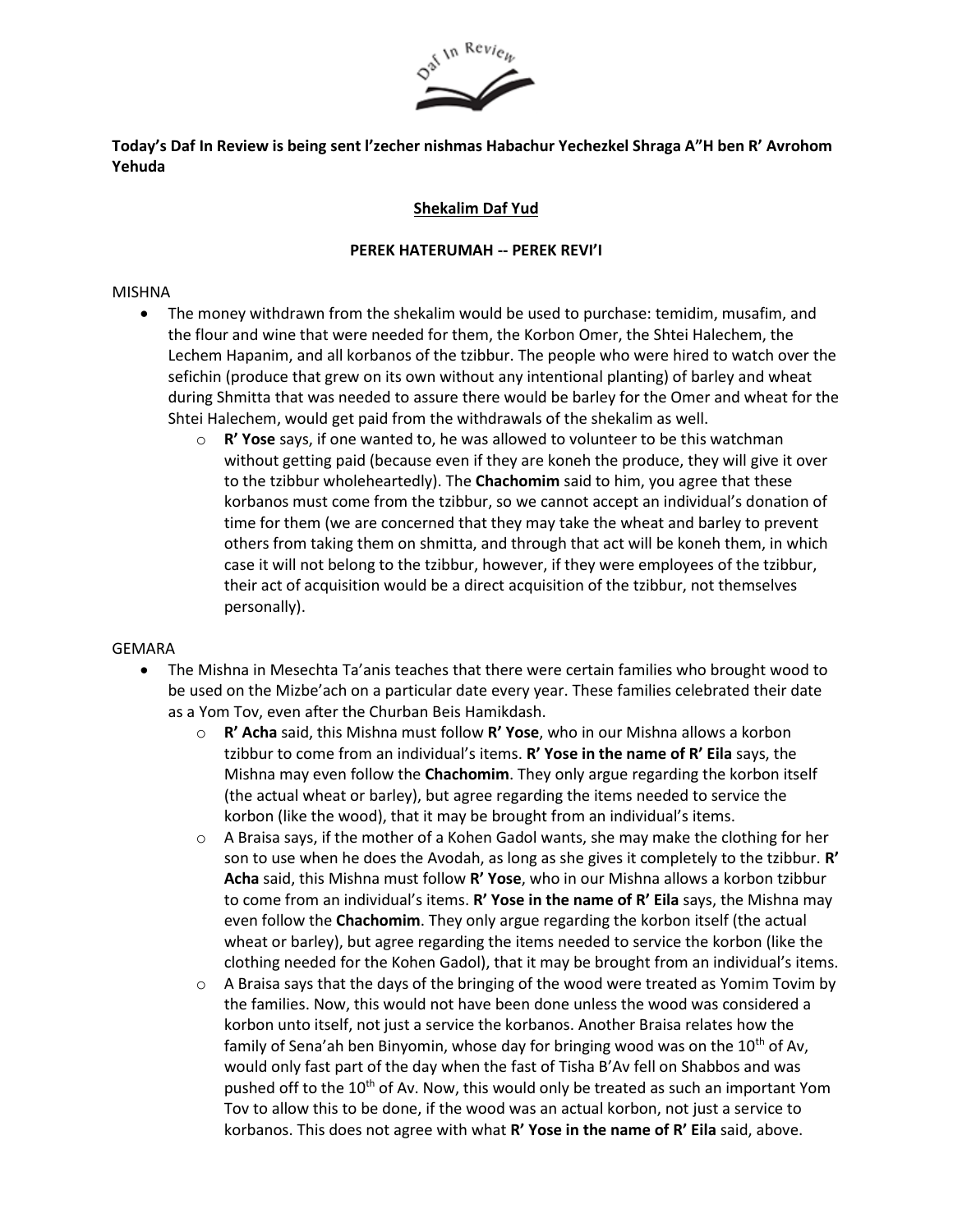### HA'OMER U'SHTEI HALECHEM V'LECHEM HAPANIM V'CHOL KORBANOS HATZIBBUR

- A Mishna says, all individual and tzibbur Korbon Menachos can be brought from produce of Eretz Yisrael or chutz la'aretz, from the new grain or the old grain, except for the Korbon Omer and Shtei Halechem, which must come from the new crop and must come from Eretz Yisrael. **R' Huna in the name of R' Yirmiya** says, this Mishna follows **R' Yishmael**, who says the that Omer may not be brought from produce of Suria.
	- o A Mishna says, Eretz Yisrael has more kedusha than all other lands, as we see that the Omer, Bikkurim, and Shtei Halechem can only be brought from produce of Eretz Yisrael. **R' Huna in the name of R' Yirmiya** said, this Mishna follows **R' Yishmael**, who says the that Omer may not be brought from produce of Suria.
	- o **R' Yishmael** says in a Mishna, that one may cut the barely for the Omer on Shabbos (when the  $16<sup>th</sup>$  of Nisson falls on a Shabbos). The related prohibition of cutting produce of shmitta would presumably also be set aside for the cutting and bringing of the Omer. This shitah of **R' Yishmael** is consistent with his other shitah that the Omer may not be brought from Suria. Since it must be brought from Eretz Yisrael, the shmitta prohibition will be set aside for it.
	- $\circ$  Our Mishna which says that watchmen are hired to guard the produce for the Omer must follow **R' Yishmael**, who says that the produce must be brought from Eretz Yisrael. Therefore, we have no choice but to guard the produce (even though that is not allowed during shmitta), since it cannot be brought from outside Eretz Yisrael.
		- **R' Yosa** says, our Mishna may be following everybody. The reason we are allowed to guard the produce is, even though we may use produce from outside Eretz Yisrael, if there is none there, we will have to take from Eretz Yisrael. For that chance, we will have to guard the produce during shmitta.
		- **Q:** If there is no barley to be found, may we plant barley during shmitta for this purpose? **A: R' Chiya bar Adda** said, seemingly this would not be allowed, because doing so would make the part of the Omer that is not brought on the Mizbe'ach, assur to eat. The halacha is, if the leftover of a Mincha is assur to eat, the part that goes on the Mizbe'ach is passul as well. **R' Manna** said to him, this case would be no different than korbanos tzibbur that may be brought b'tumah even though they will not be allowed to be eaten. The same would be here. The Omer would be brought and would be valid, even though the leftover could not be eaten.
- **Q:** How do we pay the watchmen with the money of the shekalim (clearly it cannot be given directly to them because of the kedusha that the money has)? **A:** We give them money from a moneychanger. We then take the holy money and have the kedusha go off onto the Omer. The deconsecrated money is then given to the moneychanger.
	- $\circ$  This method of payment was used to pay the stoneworkers of the Beis Hamikdash as well. We give them money from a moneychanger. We then take the holy money and have the kedusha go off onto the completed stones. The deconsecrated money is then given to the moneychanger.

#### MISHNA

- The withdrawn shekalim are also used to purchase the parah adumah, the goat which was sent to the Azazel on Yom Kippur, and the strip of wool that was thrown into the fire along with the parah adumah.
- The shekalim leftover after the withdrawals were used to build the ramp used to transport the parah adumah (to prevent it from becoming tamei), to build the ramp for the goat that was sent to the Azazel, to purchase the strip of wool that was tied between the goat's horns, to maintain the stream of water going through the Azarah, to maintain the walls and towers of Yerushalayim, and for all other city needs.
	- o **Abba Shaul** says, the ramp for the parah adumah was paid for by the Kohen Gadol.